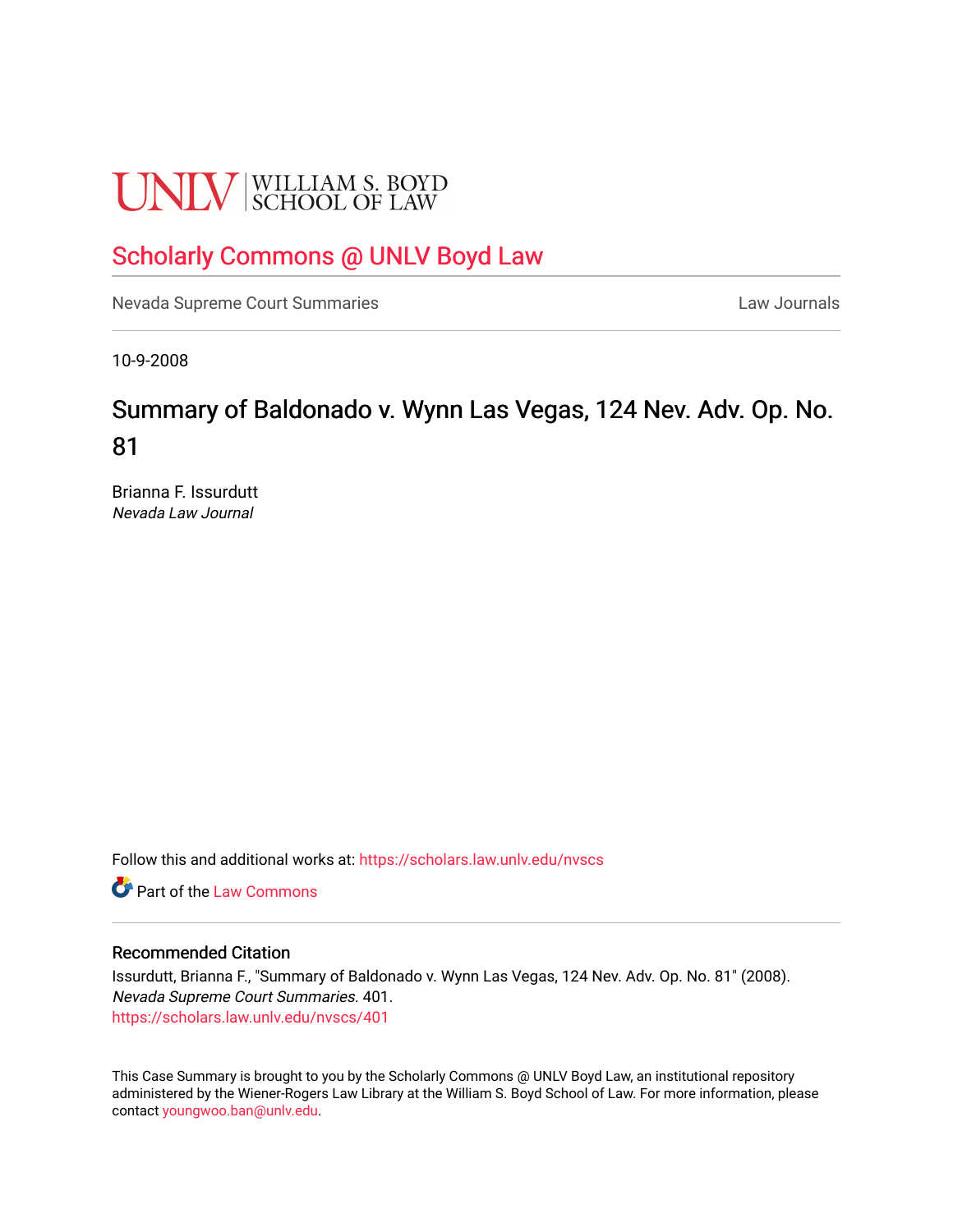### *Baldonado v. Wynn Las Vegas***, 124 [N](#page-1-0)ev. Adv. Op. No. 81 (Oct. 9, 2008)[1](#page-1-0)**

## **EMPLOYMENT LAW – ENFORCEMENT OF LABOR STATUTES**

#### **Summary**

Consolidated appeals from a district court order granting summary judgment on statutory, contract, and declaratory relief claims in a class action employment law matter and from a postjudgment order denying attorney fees and costs.

#### **Disposition/Outcome**

Affirmed the district court's summary judgment order and order denying attorney's fees.

#### **Factual and Procedural History**

Wynn Las Vegas employs appellants Daniel Baldonado and Joseph Cesarz as table game calculated, and distributed.<sup>[3](#page-1-2)</sup> The March 25 policy provided that any proposed modifications to majority of the voting dealers.<sup>[4](#page-1-3)</sup> An April 13, 2005, policy generally prohibited managers and dealers. Appellants claim that they began working as dealers at Wynn Las Vegas when it first opened for business in April [2](#page-1-1)005. On March 25, 2005, the Wynn issued a toke<sup>2</sup> polling and distribution policy describing the manner that employee tokes, or tips, would be collected, the policy should be voted on and approved by "Table Games Management" and then by a supervisors from accepting or receiving any tokes.

However, the Wynn's employee handbook reserved the right to change, supplement, or elimina te any of its policy. This provision was used in August 2006 when the Wynn attempted to remedy an anomaly: table game dealers were earning more than their supervisors when tips were included in the dealers' compensation. The new modification would combine the pit manager and floor supervisor positions to create a "casino services team lead" position and would allow each service team to collect a portion of the daily toke pool. "Box persons" or "craps team leads" also received a portion of the daily toke pool. The remaining portion was then distributed to the dealers.<sup>[5](#page-1-4)</sup> The modified policy was effectuated on September 1, 2006.

modifie d toke policy reduced their compensation and violated NRS 608.160 (unlawful for employers to take employees' tips), NRS 608.100 (unlawful for employers to require employees The dealers responded by instituting a class action against the Wynn, claiming that the

 $\overline{a}$ 

<sup>&</sup>lt;sup>1</sup> By Brianna F. Issurdutt

<span id="page-1-1"></span><span id="page-1-0"></span><sup>&</sup>lt;sup>2</sup> The policy defined a "toke(tip)" as "any money, whether coin or cash extended to an employee in recognition of, or in appreciation for, a job well done."

<span id="page-1-2"></span> $3$  The process was outlined as follows: First, the tips were collected over a 24-hour period and counted by a dealerelected committee. Then, the tips were distributed amongst the dealers based on hours worked and accrued vacation and sick time.

<sup>&</sup>lt;sup>4</sup> "Table Games Management" had the authority to veto any change that was not in the Wynn's best interest.

<span id="page-1-4"></span><span id="page-1-3"></span> $<sup>5</sup>$  The Wynn claims that these policy modifications decreased the dealers' daily toke shares by 10 to 15 percent,</sup> which resulted in an overall salary reduction.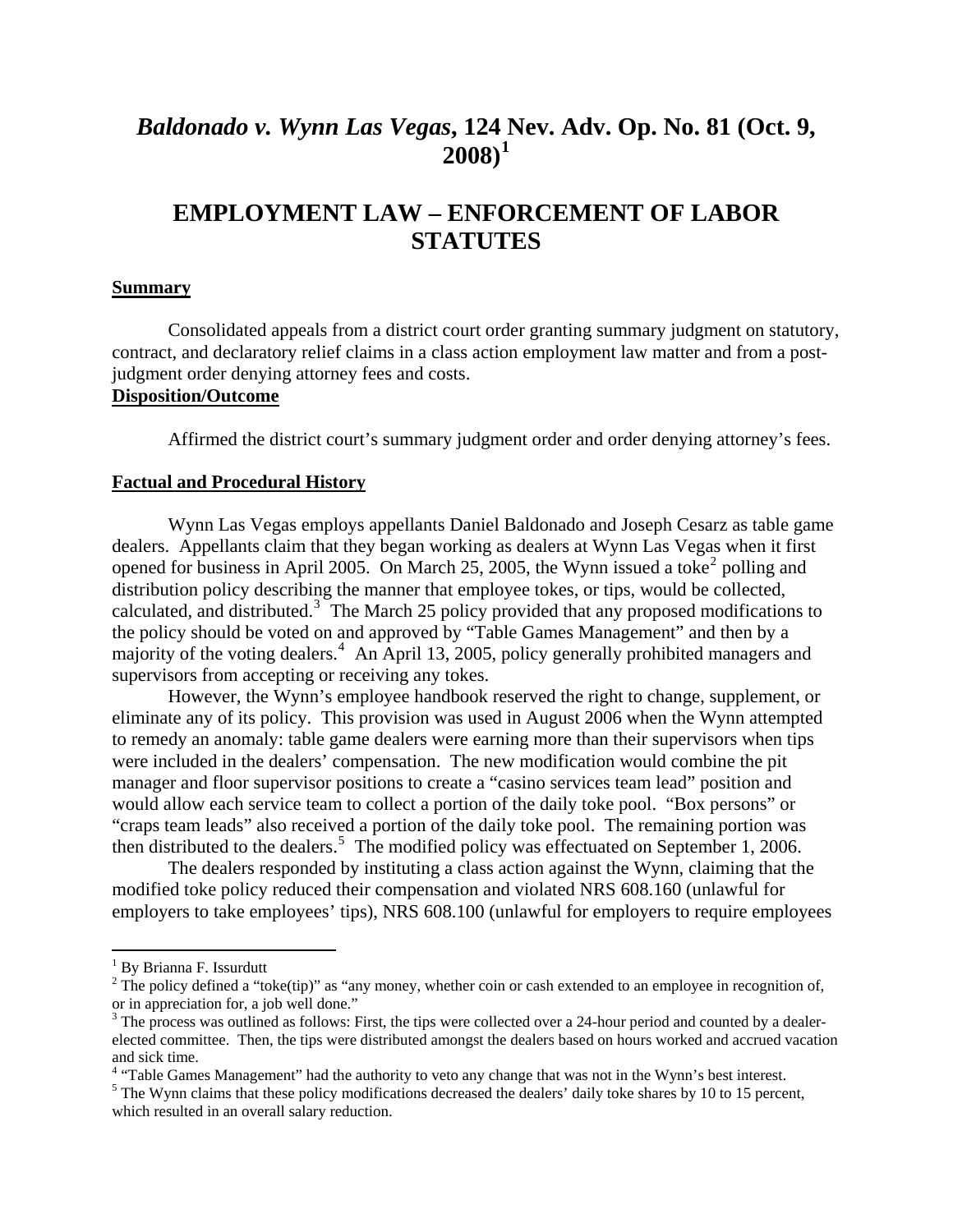to rebate compensation earned and paid), and NRS 613.120 (unlawful for managers and shift bosses to receive gratuities from employees as a condition of employees' employment). The dealers sought compensatory and punitive damages, along with any appropriate injunctive or equitable relief for the alleged statutory violations and breach contract, the contractual and tortious breach of the implied covenant of good faith and fair dealing, and also in relation to their request for declaratory relief.

The dealers then moved for partial summary judgment and a preliminary injunction to declare the modified policy void under NRS 608.160, NRS 613.120, and unenforceable as violations because the statutes were only enforceable by the Nevada Labor Commissioner. The against public policy. The Wynn moved to dismiss the complaint or, in the alternative, for summary judgment, arguing that no private cause of action existed per the alleged statutory Wynn also argued that the dealers were at-will employees with no contractual relationship on which to base their breach of contract claims. The dealers opposed both motions.

The district court heard the parties' arguments and entered an order denying the dealers' motion and granting the Wynn's motion. The district court agreed that the statutes that the dealers relied on provided no private causes of action and noted that the Labor Commissioner administrative process before seeking relief in the district court. Lastly, the court found that the enforces the specified statutes. The district court stated that the dealers must follow the dealers were at-will employees with no written employment contracts and therefore the Wynn had the right to change the tip-pooling policy.

The dealers are appealing from the district court's order dismissing their complaint.<sup>6</sup> The Wynn moved for attorneys' fees under NRS 18.010(2)(b), claiming that the dealers brought and maintained their claims without reasonable grounds. The dealers opposed the motion. The district court denied the request for fees because it found that the claims were not brought or maintained without reasonable grounds. The Wynn has appealed from that order.<sup>[7](#page-2-0)</sup>

[After briefing was completed, the appeals were consolidated and the Transp](#page-2-0)ort Workers Union of America and former State Assembly members Donald Mello and Jack Lund Schofield were allowed to file amicus briefs.

For an *en banc* court, Justice Douglass concluded that the district court properly refused to allow the dealers' claims proceed to trial and the district court did not abuse its discretion in denying attorney fees and therefore affirmed the district court's decision.

#### **Discussion**

 $\overline{a}$ 

There were 2 main issues for the Nevada Supreme Court to decide: (1) whether the district court properly dismissed the dealers' complaint (specifically, whether NRS 608.160 implies a private cause of action, whether the dealers appropriately sought declaratory relief, whether the dealers demonstrated a viable claim for breach of employment contracts) and (2) whether the district court's order denying attorney fees was correct.

<span id="page-2-0"></span> $^6$  The appeal was assigned Docket No. 48831.

 $7$  The appeal was assigned Docket No. 49241.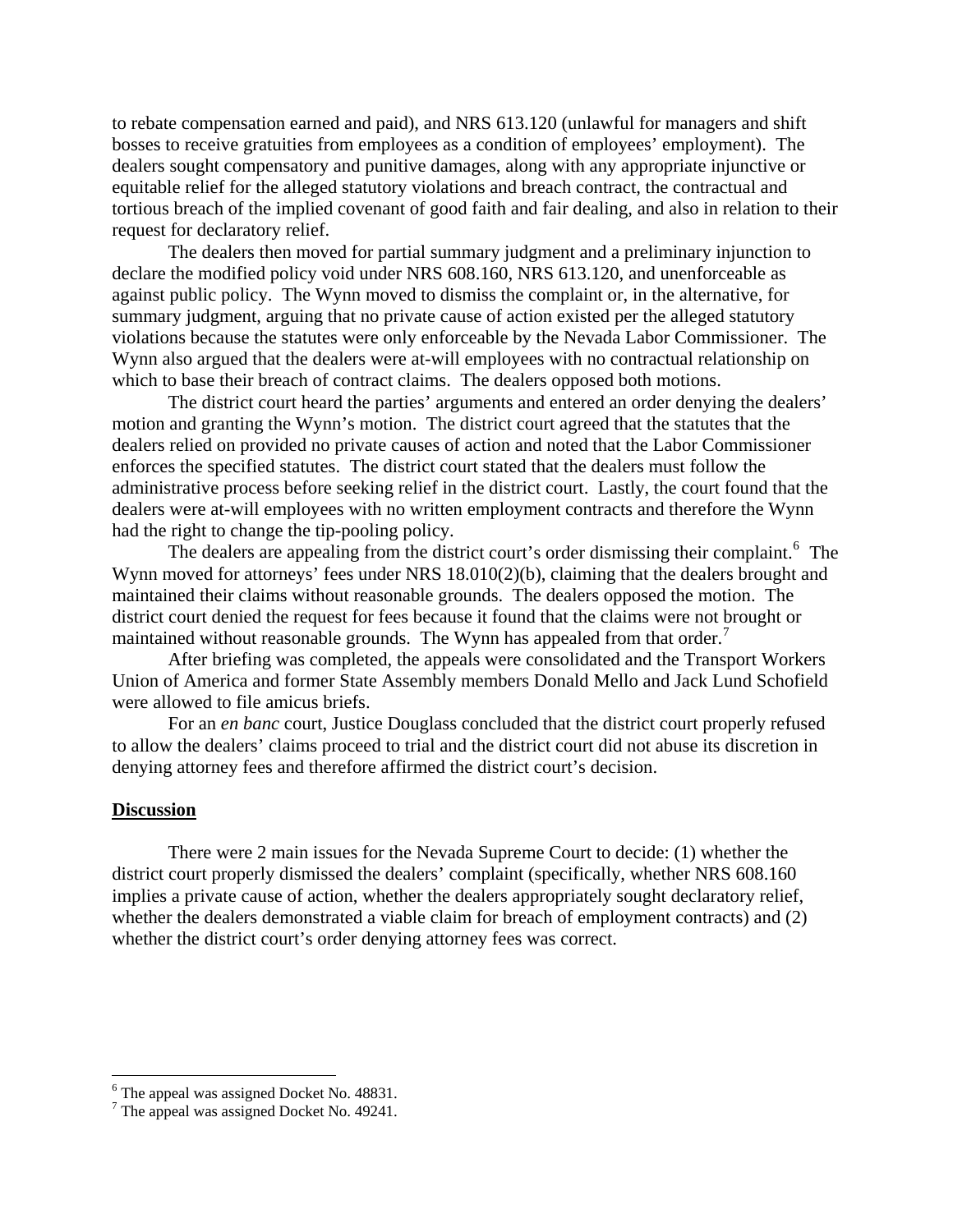#### (1) Appeal from the district court's order dismissing appellants' complaint

 The Court reviewed the summary judgment order *de novo*. [8](#page-3-0) The summary judgment order will stand only if, after reviewing the record in the light most favorable to the appellants, no genuine issues of material facts remained, entitling the Wynn to judgment as a matter of law.<sup>[9](#page-3-1)</sup>

 First, the Nevada Supreme Court found that the dealers had no private cause of action to enforce NRS 608.160,<sup>[10](#page-3-2)</sup> NRS 608.100,<sup>[11](#page-3-3)</sup> or NRS 613.[12](#page-3-4)0<sup>12</sup> in the district court.<sup>[13](#page-3-5)</sup> Because NRS 608.160 does not expressly mention whether employees may privately enforce its terms, a private cause of action must be implied if the dealers are allowed to pursue their claims under the statute.<sup>[14](#page-3-6)</sup> Whether a private cause of action can be implied is a question of legislative intent.<sup>[15](#page-3-7)</sup> To ascertain the Legislature's intent, the Nevada Supreme Court must examine the entire statutory scheme, reason, and public policy.<sup>[16](#page-3-8)</sup> The Nevada Supreme Court was guided by three factors originally set forth by the U.S. Supreme Court: (1) whether the plaintiffs are "'of the class for whose [e]special benefit the statute was enacted'"; (2) whether the legislative history indicates any intention to create or to deny a private remedy; and (3) whether implying such a remedy is "'consistent with the underlying purposes of the legislative [sch]eme."<sup>"[17](#page-3-9)</sup> The three factors are not necessarily entitled to equal weight; the determinative factor is always whether the Legislature intended to create a private judicial remedy.<sup>[18](#page-3-10)</sup> Without this intent, the U.S. Supreme Court has stated, "a cause of action does not exist and courts may not create one, no matter how desirable that might be as a policy matter, or how compatible with the statute."<sup>[19](#page-3-11)</sup>

<span id="page-3-1"></span><span id="page-3-0"></span><sup>8</sup> *Wood v. Safeway, Inc.*, 121 Nev. 724, 729, 121 P.3d 1026, 1029 (Nev. 2005). 9 *Id.*

 $\overline{a}$ 

<span id="page-3-6"></span> $14$  NRS 608.160 provides:

Taking or making deduction on account of tips or gratuities unlawful; employees may divide tips or gratuities among themselves.

1. It is unlawful for any person to:

(a) Take all or part of any tips or gratuities bestowed upon his employees.

(b) Apply as a credit toward the payment of the statutory minimum hourly wage established by any law of this State any tips or gratuities bestowed upon his employees.

2. Nothing contained in this section shall be construed to prevent such employees from entering <sup>15</sup> *Allstate Ins. Co. v. Thorpe*, 123 Nev. \_\_\_, \_\_, 170 P.3d 989, 993 (Nev. 2007) (citing *U.S. Design & Constr. v.* <sup>15</sup> *Allstate Ins. Co. v. Thorpe*, 123 Nev. \_\_\_, \_\_, 170 P.3d 989, 993 (Nev. 2007) (citing *U.S. Desig* 

<span id="page-3-7"></span>*I.B.E.W. Local 357*, 118 Nev. 458, 461, 50 P.3d 170, 172 (Nev. 2002) and *Sports Form v. Leroy's Horse & Sports*, 108 Nev. 37, 40-41, 823 P.2d 901, 903 (Nev. 1992)).<br><sup>16</sup> U.S. Design, 118 Nev. at 461, 50 P.3d at 172.

<span id="page-3-8"></span>

<span id="page-3-9"></span><sup>17</sup> *Sports Form*, 108 Nev. at 39, 823 P.2d at 902 (quoting *Cort v. Ash,* 422 U.S. 66, 78 (1975)); *see generally Cal. v. Sierra Club*, 451 U.S. 287, 293 (1981) (explaining that, while congressional intent to create a private right of action is dispositive, that intent can often be determined by considering the *Cort* factors). 18*See generally Alexander v. Sandoval*, 532 U.S. 275, 286 (2001); *Touche Ross & Co. v. Redington*, 442 U.S. 560,

<span id="page-3-11"></span><span id="page-3-10"></span>575 (1979) (explaining that not all of the *Cort* factors are necessarily entitled to equal weight and that the "central inquiry remains whether Congress intended to create, either expressly or by implication, a private cause of action"). <sup>19</sup>Alexander, 532 U.S. at 286-87; *but see id.* at 287 (noting that the function of common-law courts in implying a cause of action might differ from that of federal tribunals).

<span id="page-3-2"></span> $10$  It is unlawful for employers to take employees' tips.

<span id="page-3-3"></span> $11$  It is unlawful for employers to require employees to rebate compensation earned and paid

<span id="page-3-4"></span> $12$  It is unlawful for managers and shift bosses to receive gratuities from employees as a condition of employees' employment.

<span id="page-3-5"></span><sup>&</sup>lt;sup>13</sup> The Court analyzed whether a private cause of action was implied by the statutes by looking closely at NRS 608.160 and then extending that analysis to NRS 608.100 and NRS 613.120 because they were included within the Labor Commissioner's authority in the same manner as NRS 608.160 and because all three statutes dealt with unlawful employer conduct.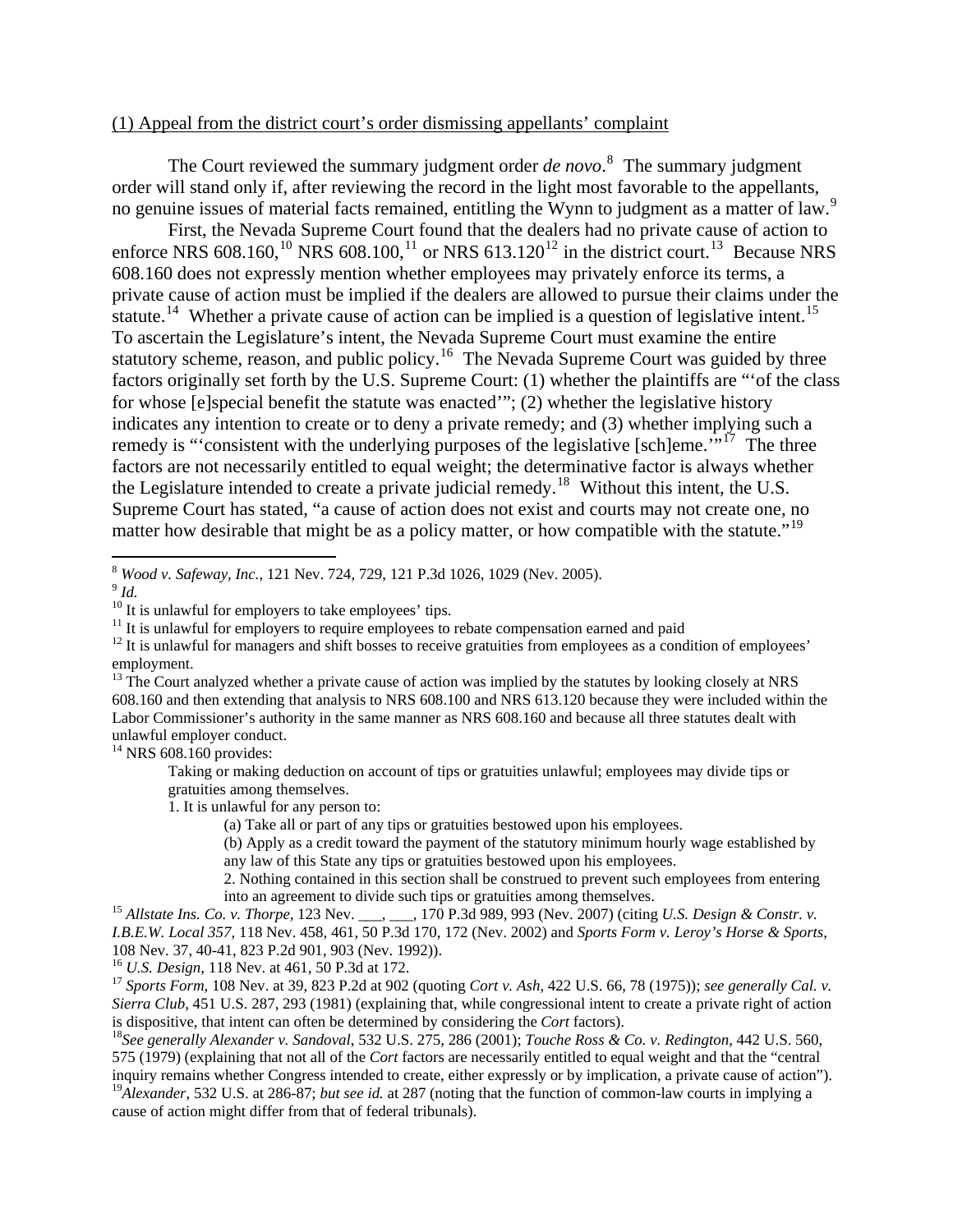The absence of an express provision providing for a private cause of action to enforce a statutory right strongly suggests that the Legislature did not intend to create a privately enforceable judicial remedy. $^{20}$  $^{20}$  $^{20}$ 

 The first factor does not clearly favor finding intent to create or intent to deny a private remed $v^{21}$  $v^{21}$  $v^{21}$  and, under the second factor, the legislative history is largely silent. Because the statute requires the Labor Commissioner to enforce the statutes and provide an adequate administrative remedy for violations, the third factor of whether a private remedy is consistent with the statutory scheme weighs in favor of finding no private cause of action. Allowing a private cause of action when there is already administrative enforcement could create undesirable inconsistencies. Furthermore, there is an adequate administrative remedy available: the Labor Commissioner has the authority to hold hearings. The Labor Commissioner must render a written decision that sets forth detailed findings of fact and conclusions of law within 30 days of the hearing. The Labor Commissioner's duty to hear and resolve enforcement complaints is not discretionary, however. The Labor Commissioner's decision may then be challenged by petitioning the district court for judicial review and the district court will review it *de novo*. Only after this process can the aggrieved party appeal to the Nevada Supreme Court. Because the dealers did have access to an adequate administrative mechanism, a finding of legislative intent to create a parallel private remedy is precluded. Because no private remedy is implied, the dealers had no right to obtain relief in the district court under NRS 608.160. As a result, the Nevada Supreme Court concluded that summary judgment in favor of the Wynn was proper.

Second, the Nevada Supreme Court found that declaratory relief was not available to the dealers because the dealers sought more than declaratory relief in the district court: they also sought interpretation of the modified policy, injunctive relief, and damages. This was more than simply a determination of rights under a statute because they sought to avoid the policy altogether and to obtain damages. Accordingly, the Nevada Supreme Court concluded that the district court properly denied the dealers' request for declaratory relief.

Third, the Nevada Supreme Court found that the dealers failed to demonstrate the existence of a genuine issue of material fact regarding their breach of contract claim. The dealers argued that the March 28 policy contained two provisions constituting an enforceable written contract, despite admitting that they were at-will employees: (1) the dealers would share tips and (2) the tip-pooling and distribution policy was subject to modification by majority dealer vote. The dealers argued that the Wynn breached the terms of the employment contract when it unilaterally modified the policy. The Nevada Supreme Court has recognized that at-will employers may unilaterally modify the terms of employment and at-will employees have no contractual rights arising from the employment relationship that that limit the employer's ability

 $\overline{a}$ 

<span id="page-4-0"></span><sup>20</sup> *Richardson Constr. v. Clark Cty. Sch. Dist.,* 123 Nev. 61, 65, 156 P.3d 21, 23 (Nev. 2007) (citing *Sports Form*, 108 Nev. at 40-41, 823 P.2d at 903); *see also Maldonado v. Dominguez*, 137 F.3d 1, 7 (1st Cir. 1998) (noting that there is a "strong presumption" against inferring a private cause of action); *Vikco Ins. Services, Inc. v. Ohio Indem*., 82 Cal. Rptr. 2d 442, 447 (Cal. Ct. App. 1999) (explaining that, because courts are not to "insert what has been omitted from a statute," courts will assume that the legislature will make its intent to create a private cause of action clear through direct, understandable, and unmistaken terms).<br><sup>21</sup> The inquiry is not whether appellants would benefit from the statute, but whether the Legislature intended to

<span id="page-4-1"></span>confer a right on employees as a class. *See Sierra Club*, 451 U.S. at 294; *Cort*, 422 U.S. at 78. Here, NRS 608.160(1) regulates and focuses on the employer's conduct. NRS 608.160 does not entitle each individual employee to the tips and gratuities "bestowed upon" him, since it expressly allows employee tip-sharing agreements. Consequently, while it appears that the statute was enacted at least in part to protect employees, it is less clear from the statutory language that the Legislature intended to confer upon those employees a private remedy.